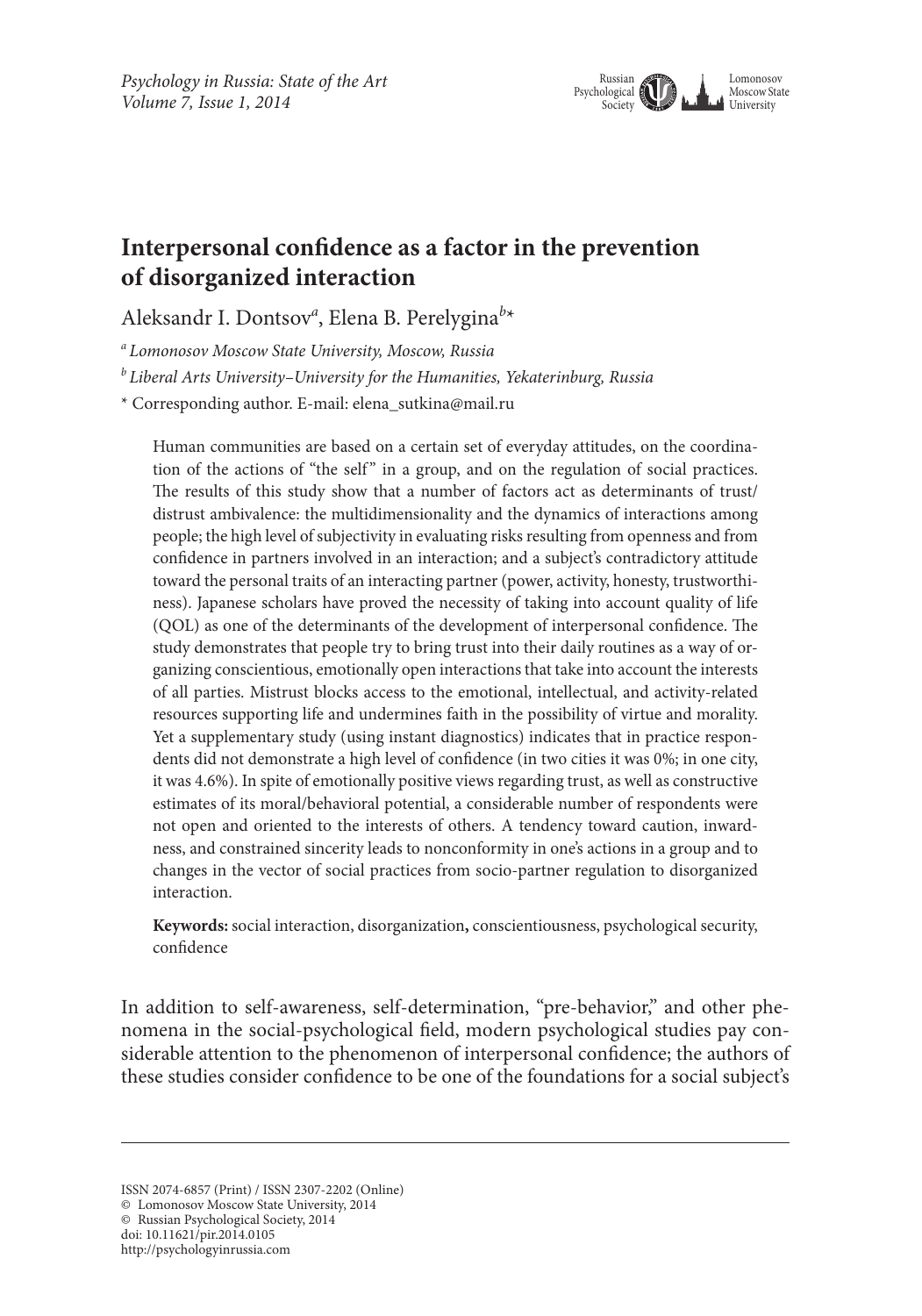categorization of social space and for the interactional environment. In particular, "the discrepancy between the character of the organization of the subject-spatial environment and man's nature primordially affects different structures of the psyche in a destructive manner and subsequently distorts and wrecks an individual's personality" (Zinchenko & Perelygina, 2013, p. 104). Confidence is described in the context of theme-oriented and practical activities of individuals interacting in formats for social and economic behavior. It is conditioned by a set of previous behavior patterns embracing interaction with other social subjects, organizations, and social institutions; these patterns provide a basis for prognostic understanding of other subjects' actions and their probable consequences. Behavioral events as a component of social interaction are determined not only by gaining insight into another person but also by the sacral status of the regulation of organized interaction.

The process of personalization associated with the development of the humanistic and moral foundations of life has made it possible to draw parallels between a number of dichotomies: trust expectations–mistrust expectations, condition of security–condition of insecurity. These parallels were methodically addressed by Zinchenko (2011b, p. 6): "The formation of life-purpose orientations and the systematization of information about the world in a definite way that affects the selfawareness of society and the dominating values in it depend on particular constructions of the subjective world and on the perception of the world through the lens of security/insecurity."

In a book about "self" theories, Dweck (2002) focuses on the prognostic potential of trust in social interaction: "When we observe intricate shifts or situations fraught with failure we find out that confidence loses its potential of being predictable" (p. 52).

In the course of professional interaction another context emerges in which the level of the expectation and prediction of behavioral experience is connected with the criteria for personal values. So, the confidence in a firefighter when flames are rushing near can be interpreted as obligatory trust in a professional who is literally responsible for human lives. The same obligatory confidence in political institutions, banking and financial organizations, leaders, and others can (and has to!) be inspired. "Institutions, governmental structures, churches, division into classes exist only in a flow of links and matches thatinvolve them in mutual relations. Everything is dependence, a link, a contact, a metamorphosis… It is no use looking here for the essence of collective and material phenomena without their interrelationships" (Moscovici, 1998, p. 462).

The confidence factor is a strong component in psychological interaction. In interpersonal relationships the role of an individual's trust in a partner's honesty and trustworthiness is great; sincerity and human decency in a social group are important factors for the security of intragroup interaction. At the level of a state and its institutions, relations are based on trustworthiness or its absence, and here evaluation of the reputations, relationships, and conscientiousness of officials can result in macro-effects. Garfinkel (2009) emphasizes that the assessment of individuals adds to the disorganization of social interaction: "We are able to remember how greatly people can be at risk, those people whose appearance disturbs the characteristic arrangement of everyday life; it is of no importance whether they do it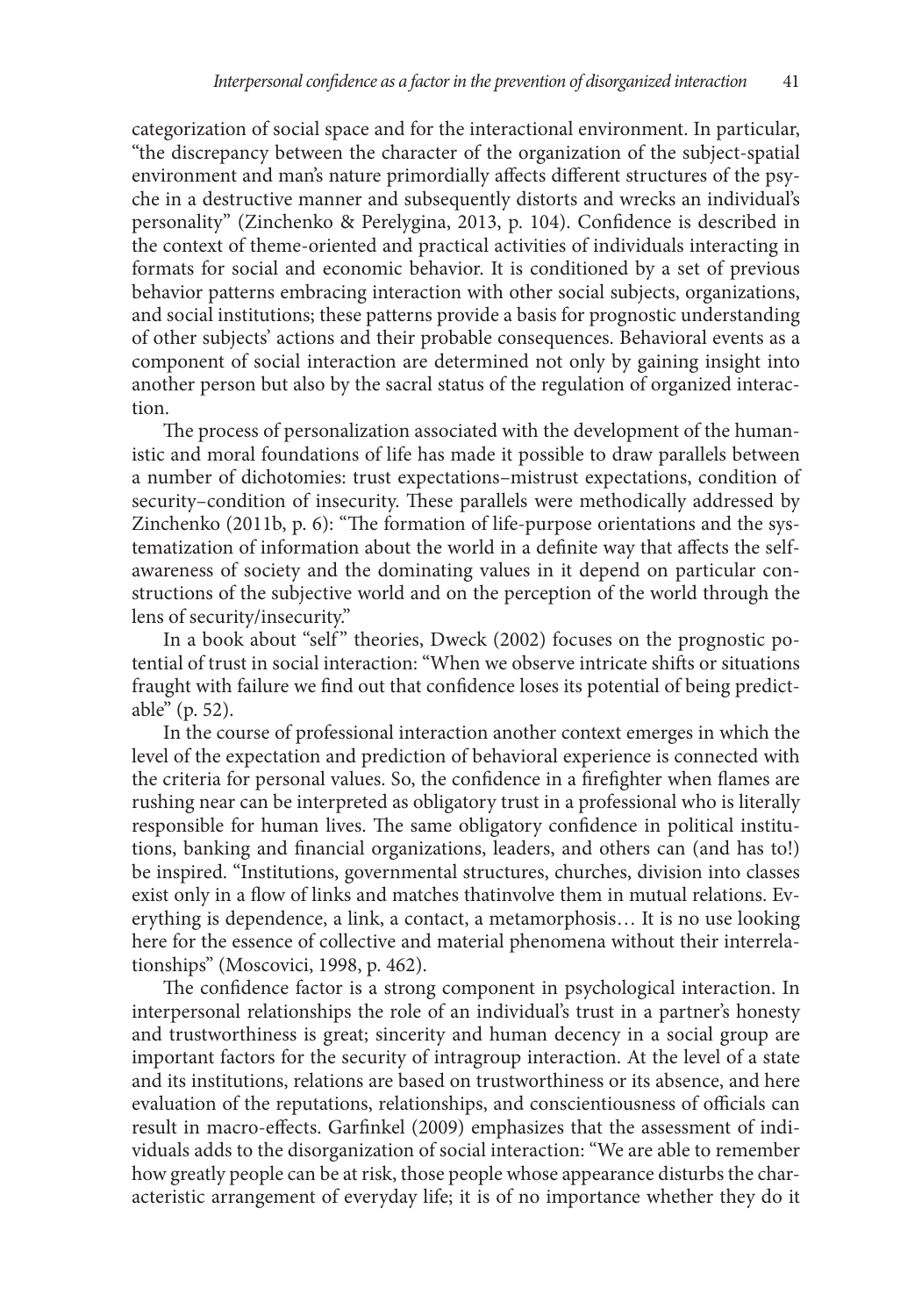with experimental aims or, like a psychopath, demonstrate it as a customary behavior pattern. One's status of being perceived as a competent member both in one's own and in other people's eyes—that is, the status of a conscientious member—can change or can be changed by people for whom these attributions are still valid into any of the statuses a society ascribes to those 'who lack a rational mind'" (p. 20). The perceived competence and coordination of "self" actions generate the modern perspective of organized social interaction. So, for instance, "Lutheran dominance of the state over the church and a high level of public confidence resulted in the fact that in Sweden the state has become not a mechanism for the suppression of the individual but a vehicle for effective collective actions" (Zotin, 2013, p. 20).

As history has shown, human communities depend on mutual trust and they do not appear if this trust is lacking. "The security/insecurity of the surrounding reality facilitates the formation of everyone's own sets of opinions, views, and arrangements" (Zinchenko & Zotova, 2013, p. 111). Hierarchy is necessary because of the impracticability of a situation in which every person can be trusted at any time in accordance with secretly understood rules of ethics. If a member of the community breaks the established order, the community, at whose disposal there are adopted norms and sanctions, is forced to use coercion. In this sense, an individual becomes not only trustworthy but reveals dedication to the regulation of everyday practices, which shapes personality with confidence in and respect for the community. "Functional models of group interaction also assume the realization of perception functions that are connected with the processes of symbolization and thinking. They depend largely on group self-perception, which, in turn, is built on the basis of depictions of its spiritual arrangements in myths, fairy tales, ideologies, and utopias, which are widely used in advertising and which signify for the given group characteristics of the boundaries for the interpretation of reality" (Dontsov, Drozdova, & Gritskov, 2013, p. 81). In a vulnerable area such as economics these self-perceptions are highly appreciated.

Confidence in regard to economic behavior acts as a hierarchical phenomenon and includes confidence in the commercial interaction of individualized economic subjects, mutual trust between organizations as economic entities, and the establishment of "trusted partnerships" with international economic entities. Some foreign countries demonstrate the essential advantages of confidence in the entrepreneurial sector. For example, economists argue that the "mutual trust and honesty in economic affairs characteristic of Sweden create a favorable business climate" (Zotin, 2013, p. 20).

Because confidence acts as a prerequisite for joint activity, it is possible on these grounds to treat an act of confidence (the manifestation of trust, trust building, and so forth) as an activity that cannot be reduced to the initial goal but that serves as a condition facilitating a subject's interaction and interpersonal relationships in the social milieu.

Confidence deficit and mistrust in the system of intersubject interaction are linked with certain features of the situation, the context of the interaction, and other factors. In Yekaterinburg (2011–2012) data on conditions and factors that shape notions of confidence were specified in the course of the survey. The respondents' characterizations of the term *confidence* were processed via factor analysis, which allowed us to single out four significant factors.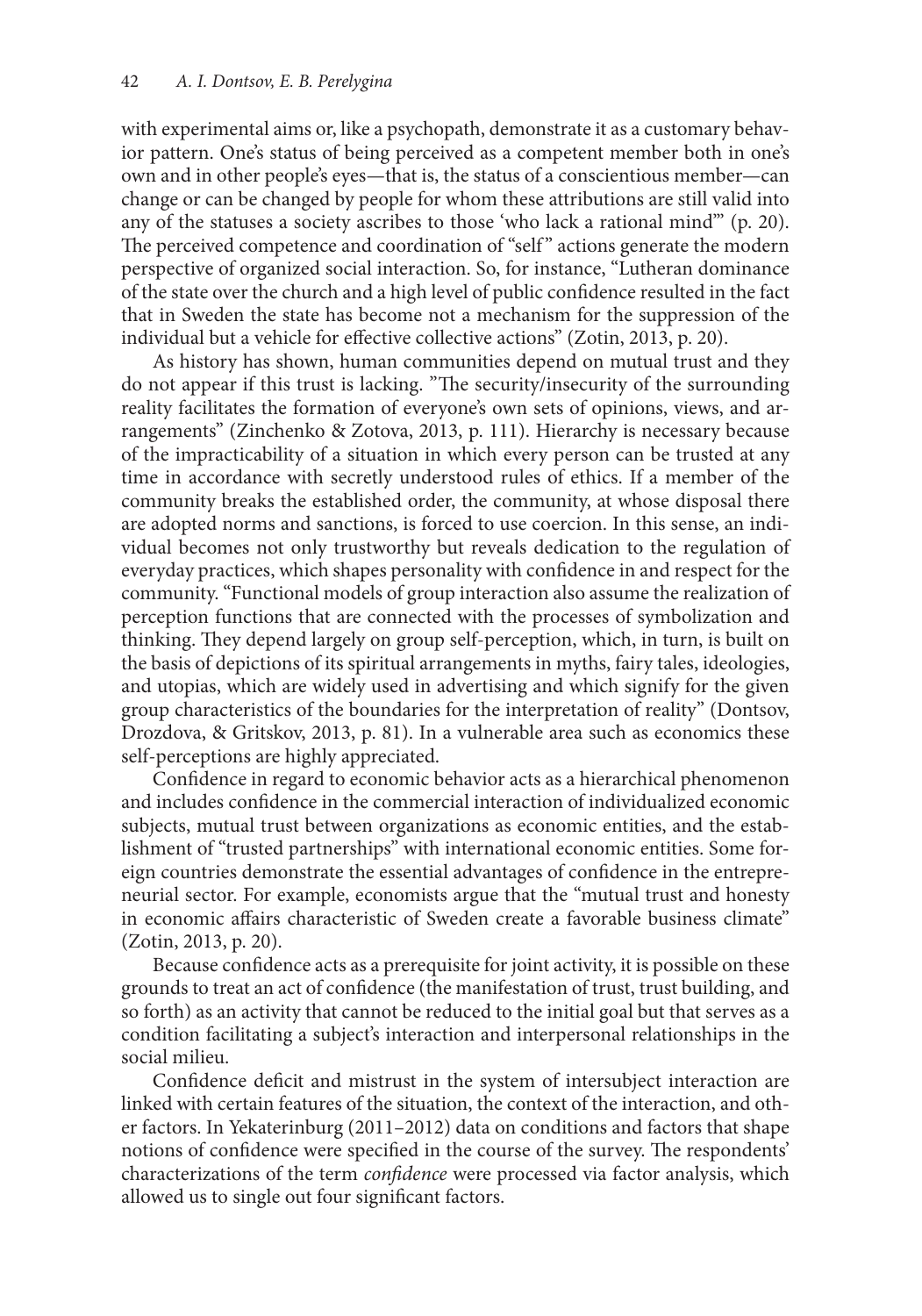The first factor accounts for 16.47% of the total variance and includes the following responses:

| confidence in another person's readiness to selflessly mind one's affairs as<br>if they were his/her own | .87 |
|----------------------------------------------------------------------------------------------------------|-----|
| tendency to act in another person's interests                                                            |     |

Analysis of the first-factor scales enables one to interpret this factor as Interaction. The respondents associated this factor with mutual support.

The second factor explains 18.69% of the total variance and includes these responses:

| emotional bond |  |
|----------------|--|
| virtue         |  |

The content of the features constituting this factor allows one to treat it as Personalization, which speaks of one's being ready to allow another person to enter into one's private zone, to share intimate information and important feelings.

The third factor is bipolar; it accounts for 19.49% of the total variance and includes the following response:

| belief in one's conscientiousness |  |
|-----------------------------------|--|
|-----------------------------------|--|

The opposite factor is represented by this response:

| absolute openness toward another person | $-.63$ |
|-----------------------------------------|--------|
|-----------------------------------------|--------|

This factor can be interpreted as Orientation to Decency; orderliness in one's historical and moral perspective has always been associated with conscience (conscientiousness).

As an extension of this position the respondents perceived confidence in light of the notion of "verification before ratification"; consequently, confidence does not always imply complete openness, perhaps because of the fact that in modern society one often experiences vulnerability and prefers shielding oneself from disorganized and radical contacts.

The fourth factor is bipolar; it accounts for 15.02% of the total variance and involves the following response:

| ---<br>. |  |
|----------|--|
|          |  |

The opposite factor is illustrated by the following response:

| absolute openness toward another person | $-.46$ |
|-----------------------------------------|--------|
|-----------------------------------------|--------|

This factor can be considered to be Humanism, which testifies to a humane component of trust-based relations and expectations of mutuality in ethical approaches.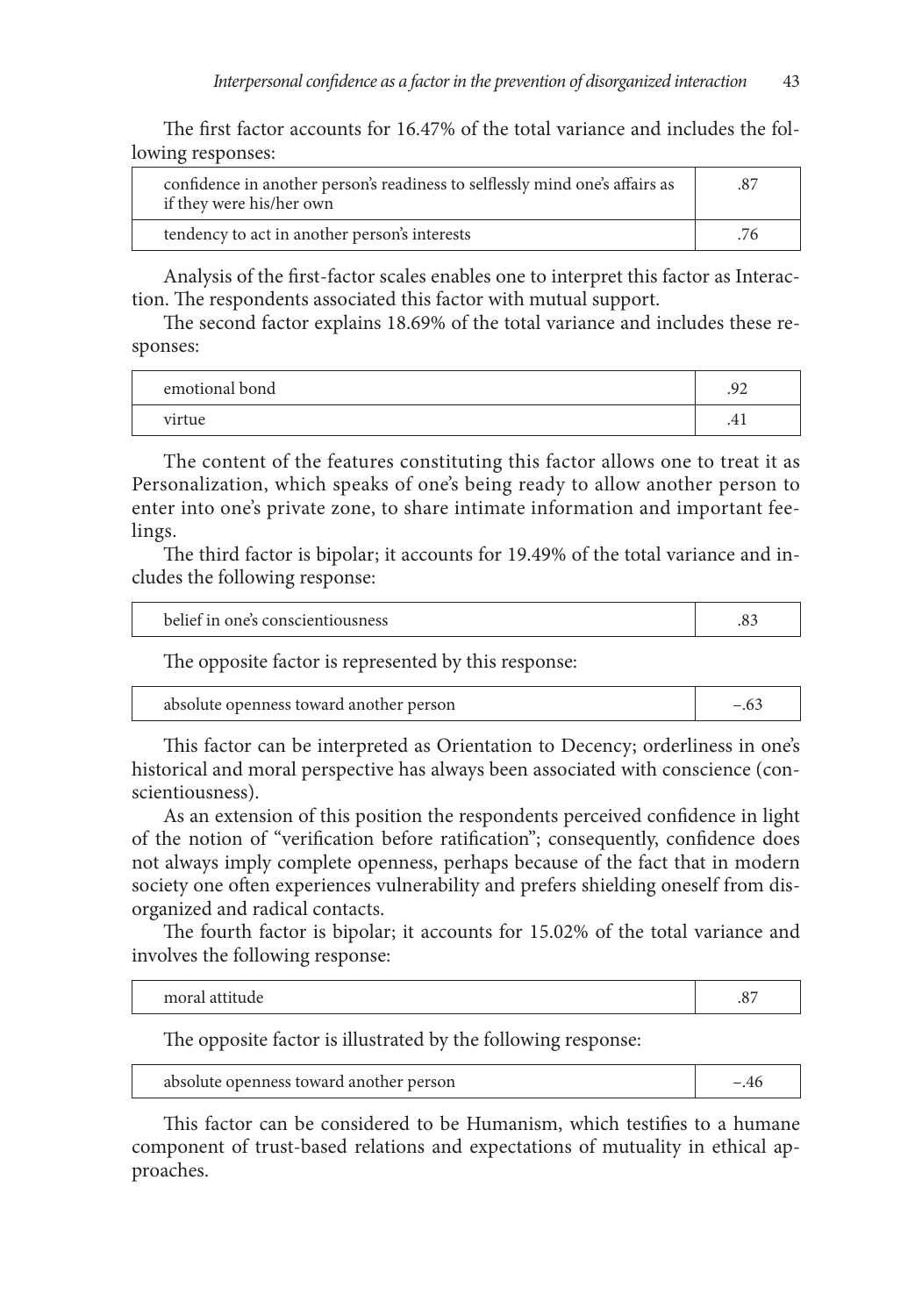Thus, one can say that the respondents of Yekaterinburg took confidence both, on the standard side, as openness toward another person, humaneness in relationships, and mutual aid, and, on the nonstandard side, caution, which allows one to avoid dangers that can arise in trusted interactions between people in the course of interpersonal relations.

In order to examine the confidence factor with more accuracy, express diagnostics (with the use of the Rosenberg Self-Esteem Scale) was conducted in Yekaterinburg in 2013. The sample characteristics were as follows: N=39, ages 18–31, 11 males and 28 females, education: final-year university students. Not a single respondent demonstrated a high level of confidence; 16 respondents demonstrated an average level (41%); and 23 respondents manifested a low level of confidence (58.97%). To gain an understanding of these insufficiently high rates, let us look at the essential characteristics of the Ural respondents.

The study of the phenomenon of confidence involving Yekaterinburg residents (2011–2012) resulted in a semantic field formed by the two leading factors combined. The semantic-field analysis showed that "moral attitude" is located in the same semantic zone as the notions "absolute openness toward another person," "belief in one's conscientiousness," "emotional bond," and "tendency to act in another person's interests," which form the scales Interaction and Personalization. One might say that in the respondents' consciousness confidence was strongly associated with the conviction that their communication partners were honest, sincere, decent, and trustworthy.

Such notions as "incidental relationship caused by common achievement" and "human naïveté" entered the zone made up of the negative poles of the Inwardness and Detachment factors. It may be concluded that the respondents likely perceived lack of trust as weakness.

Contradicting zones formed by the factors Personalization–Inwardness and Interaction–Detachment involved notions of "virtue," "illusory feature having an incidental character in a lifetime of rationality," and "confidence in another person's readiness to selflessly mind one's affairs as if they were his/her own."

It may be no accident that the notion of confidence is situated in both positively and negatively charged factors.

An analysis of the conditions in which confidence and mistrust coexist in interpersonal and organizational relationships shows the ambivalence of trust and mistrust. Subjects can both believe and distrust each other at the same time. The reasons for this ambivalence are, first, the multiaspectual nature and dynamics of people's relationships; second, the contradictory personality traits of a partner; third, the high level of risk assessment that emerges as a result of openness and high confidence in a partner; finally, the conflicting attitude of a subject toward the personal traits of a partner (power, activity, honesty, conscientiousness, weakness).

In 2008, Japanese researchers explored the interrelationship between interpersonal confidence and subjective well-being. Tokuda and his co-thinkers state: "Quality of life (QOL), or subjective well-being, is a critical aspect of individual welfare and is a worthy goal for societies. . . . Thus, we aimed to evaluate the association between interpersonal trust and the QOL among Japanese adults. If this association can be confirmed in this population, controlled interventional studies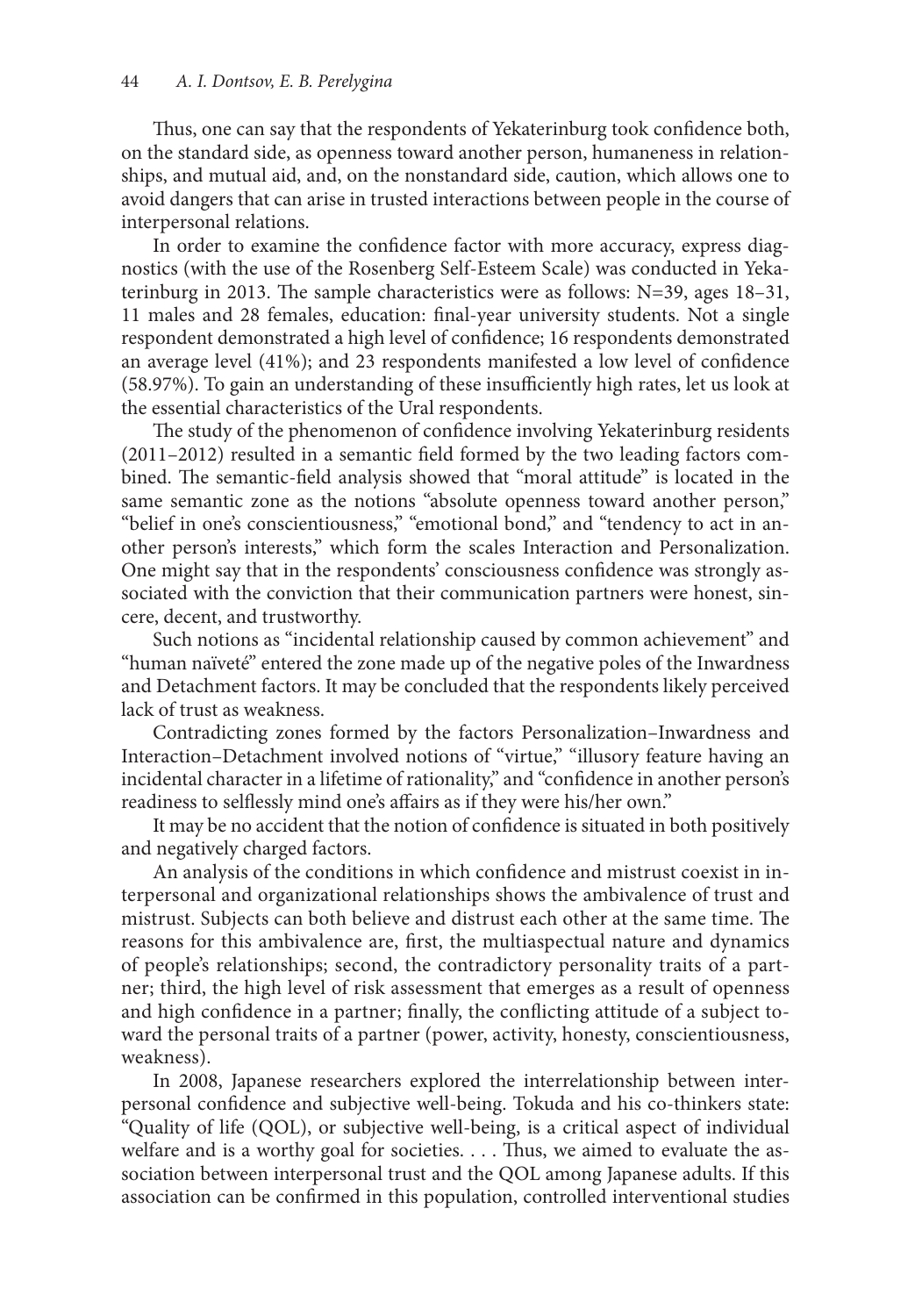should be conducted to confirm its causal relationship and then a policy could be instituted to enhance people's QOL in Japan. Furthermore, these findings might be generalizable to populations in other countries" (Tokuda, Jimba, Yahnai, Fujii, & Inoguchi, 2008). The respondents were grouped according to age (six groups: 20–29, 30–39, etc.), family status, family annual income (up to ¥5 million, equal to US \$50,000; from ¥5 million to ¥8 million; more than ¥8 million). Quality of life was measured on the basis of the WHOQOL personal questionnaire. The survey gave grounds to conclude that interpersonal trust and quality of life have a close relationship: the higher the QOL level, the higher the level of interpersonal trust among respondents. These researchers also obtained the following results: "Based on the between-group comparisons, women were more likely to report a greater trust in all three scales than men. Compared to other age groups, persons aged 60 years or older reported a greater trust in human fairness and nature, while those 20–29 years old reported a lower trust in human nature. There was no significant difference in these trust scales by size of residence. Compared to other income groups, persons with ≥8 million JY reported a greater trust in people and human fairness. There was no significant difference in these trust scales by educational attainment. For occupational status, compared to the employed groups, homemakers reported a greater trust in human nature" (Tokuda et. al., 2008).

Coming back to Russian reality, the study into the content of notions of the confidence phenomenon shared by residents of Krasnoyarsk (2012) and its subsequent factor-analytical processing made it possible to mark four significant factors.

The first marked factor accounts for 21.12% of the total variance and involves the following responses:

| confidence in another person's readiness to selflessly mind one's affairs as if<br>they were his/her own | 79 |
|----------------------------------------------------------------------------------------------------------|----|
| absolute openness toward another person                                                                  |    |
| emotional bond                                                                                           |    |

Scales analysis gives grounds for interpreting this factor as Mutual Openness. People's readiness to be mutually open to each other is closely linked to the level of trust of each of them based on preparedness to sacrifice time and to make an effort to resolve each other's problems, on emotional and spiritual bonds, and on the possibility of experiencing "togetherness" in the course of interaction and trust reinforcement.

The second factor explains 16.05% of the total variance and is represented by the following responses:

| emotional bond                                |  |
|-----------------------------------------------|--|
| tendency to act in another person's interests |  |
| human naïveté                                 |  |

The content of the properties involved in the factor allows one to treat it as Subject-to-Subject Attitude, which speaks to one's readiness to alter one's opinion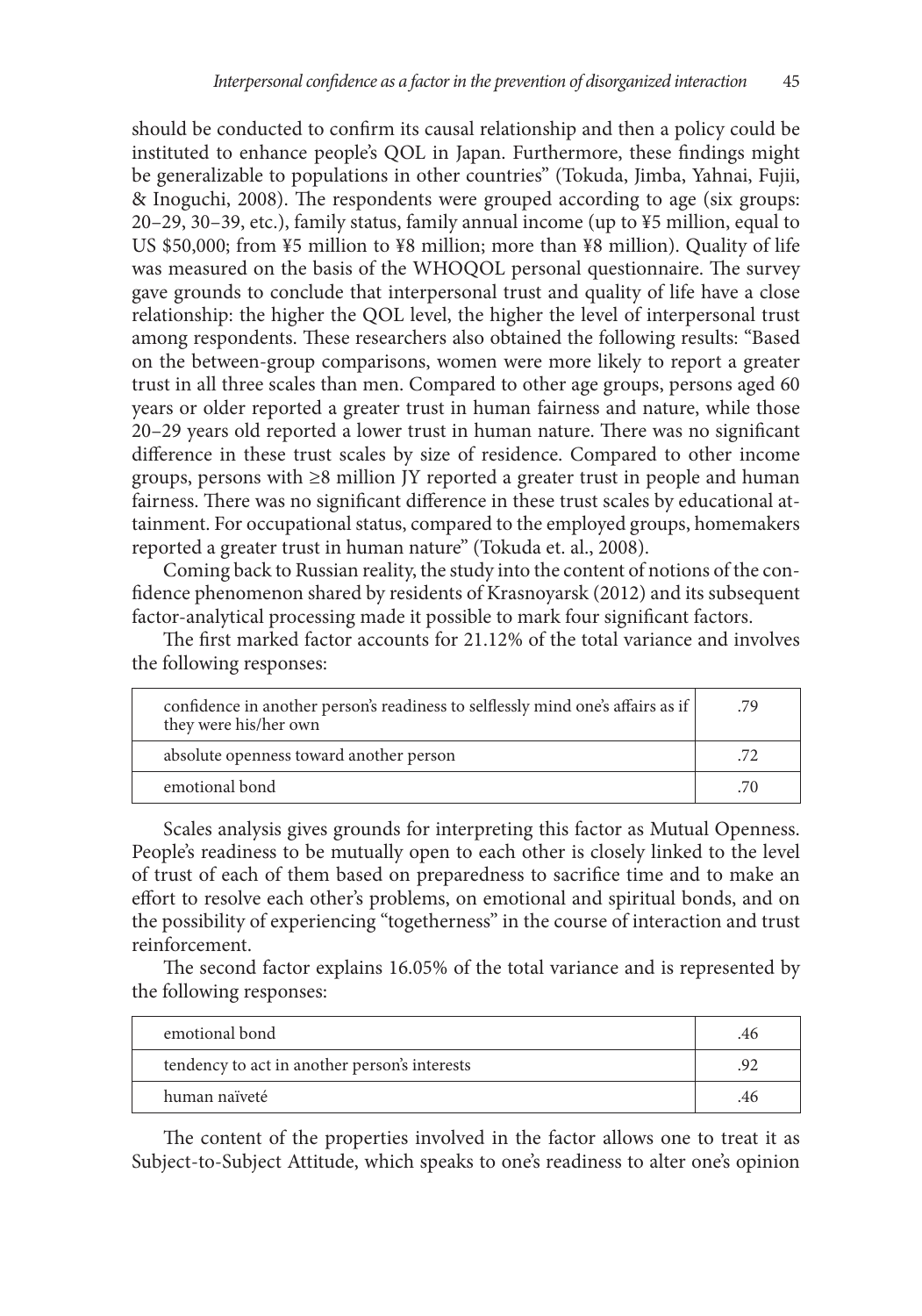by taking into account the stance of another person, naïve openness, and willingness to be close emotionally and actively to an object of trust.

The third factor accounts for 19.64% of the total variance and includes these responses:

| moral attitude |     |
|----------------|-----|
| virtue         | .50 |

This factor can be taken as Nobleness, which testifies to the fact that the respondents tended to trust people with high moral standards.

The fourth factor accounts for 19.72% of the total variance and includes the following response:

Therefore, the Krasnoyarsk respondents perceived confidence as openness and trust in a situation of interpersonal interaction as well as concern about the interests of another person.

When we take a step forward and shift from the study of notions of confidence and the characteristics of trusted relationships to the study of the practice of confidence in the respondents' lives, we see that not all the residents of Krasnoyarsk believed that other people can be trusted. By carrying out express diagnostics (Rosenberg scale variant), we found that 2 people exhibited a high level of confidence (4.6% of the respondents), 22 interviewees exhibited an average level (51%), and 19 respondents demonstrated a low level (44%). Thus, for 44% of the respondents notions of a moral, emotional, and activity-based orientation to the interests of another person remained in the realm of hope.

However, it is important with regard to the purposes of our survey to examine the semantic field formed by the combination of the two leading factors; this field determines how confidence was perceived by the Krasnoyarsk respondents. In the semantic zone shaped by positive poles of the intensively charged factors Mutual Openness and Subject-to-Subject Attitude, we find the notions of "virtue" and "emotional bond." In Krasnoyarsk residents' consciousness, confidence should necessarily have been linked to emotional rapport and the readiness and ability to be and to do good (to cast their bread upon the waters) and to coordinate their actions with their partners' interests.

Such notions as "belief in one's conscientiousness," "illusory feature having an incidental character in a lifetime of rationality", "an incidental relationship caused by common achievement" entered the zone made up of negative poles of the Inwardness and Nonconformity factors. It can imply that the respondents could not trust without emotional openness, without being convinced of human conscientiousness.

The following notions filled the contradictory zones formed by the factors Conformity-Nonconformity and Mutual Openness–Inwardness: "moral attitude," human naïveté," "tendency to act in another person's interests," : "absolute openness toward another person," "confidence in another person's readiness to selflessly mind one's affaires as if they were his/her own."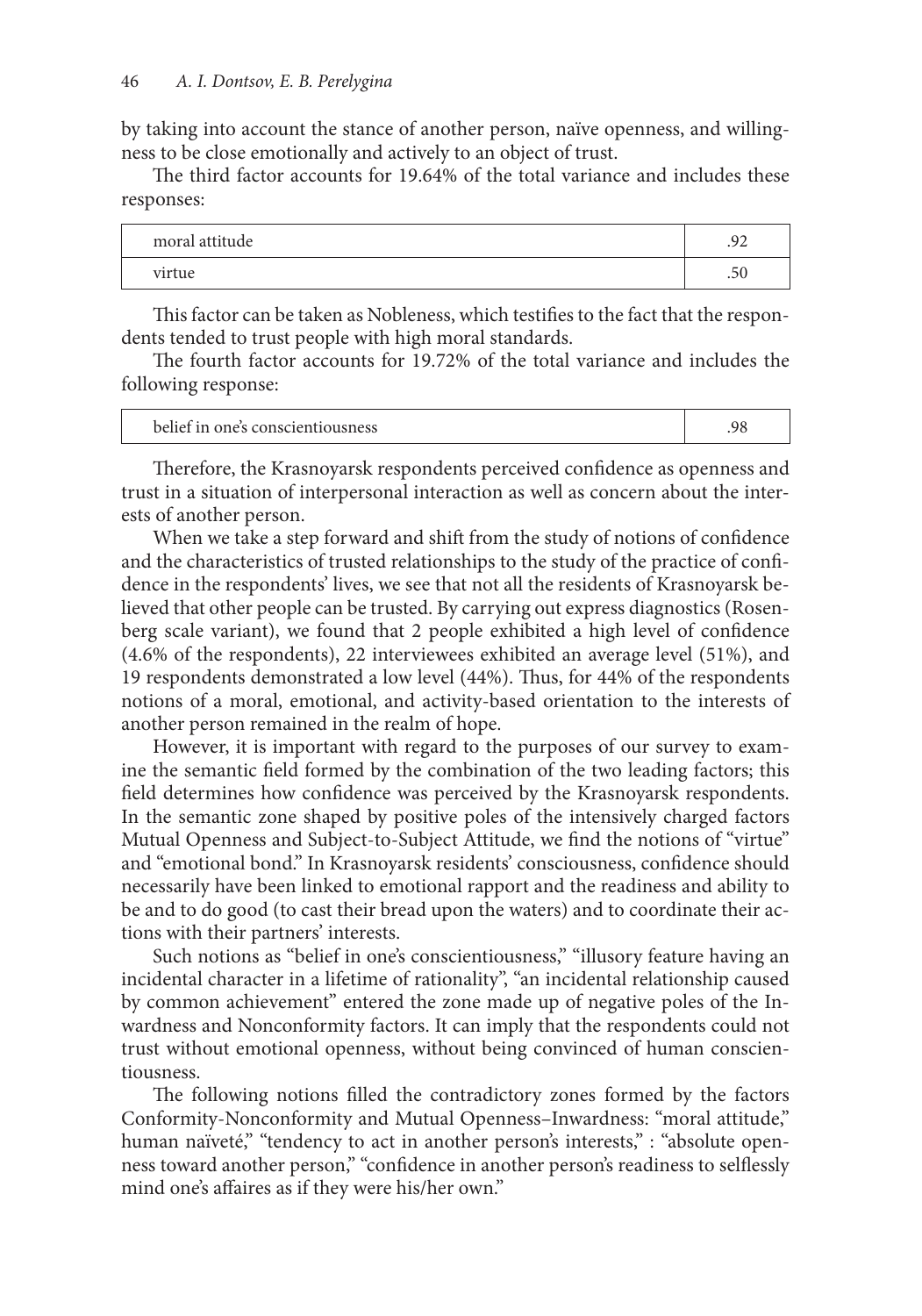The respondents tried to add confidence to their everydayness as a way to organize conscientious, emotionally open interactions in which the interests of all parties are taken into account. Mistrust blocks access to emotional, activity-based, intellectual resources of subjects' life support, hinders their self-realization in the course of communication, and undermines their belief in virtue and morality. Busygina and Zotova (2010, p. 378) draw our attention to the fact that "the rapid advancement of information technologies, the ecological threat exacerbation, and other challenges of modernity generate new types of dangers and threats and, consequently, enhance the necessity to work out strategic measures for their prevention".

It goes without saying that these factors do not univocally determine an individual's dissatisfaction with life or the interpersonal relationships that in their extreme variants can provoke a suicide. Nowadays the number of suicides, as Russian anthropologists argue, "considerably exceeds the number of fratricides: according to the World Health Organization, for example, in 2000 about 199,000 domestic murders were committed, 310,000 people died from injuries and traumas due to military conflicts, and 815,000 committed suicide" (Nazaretyan, 2012, p. 374). Confidence contributes a moral-psychological component to intersubject relations at all levels of human activity. Zinchenko (2011a, p. 13) emphasizes the fact that, with regard to "each of the 'subjacent' levels, a 'superjacent' level is supra-subject. The subject performs a certain activity that provides individual security, and [the subject] acts simultaneously with regard to the superjacent level as an object that accomplishes activities with specific goals, motives, objectives." And confidence can act as a component of psychological mediation in different forms at all levels of human activities.





Мв — high degree of confidence in Moscow; Мс –average degree of confidence in Moscow; Мн — low degree of confidence in Moscow; Ев — high degree of confidence in Yekaterinburg; Ес — average degree of confidence in Yekaterinburg; Ен — low degree of confidence in Yekaterinburg; Кв — high degree of confidence in Krasnoyarsk; Кс — average degree of confidence in Krasnoyarsk; Кн — low degree of confidence in Krasnoyarsk.

Because uniting people depends on mutual trust, and trust, in its turn, is determined by existing culture, there are grounds to conclude that in different coun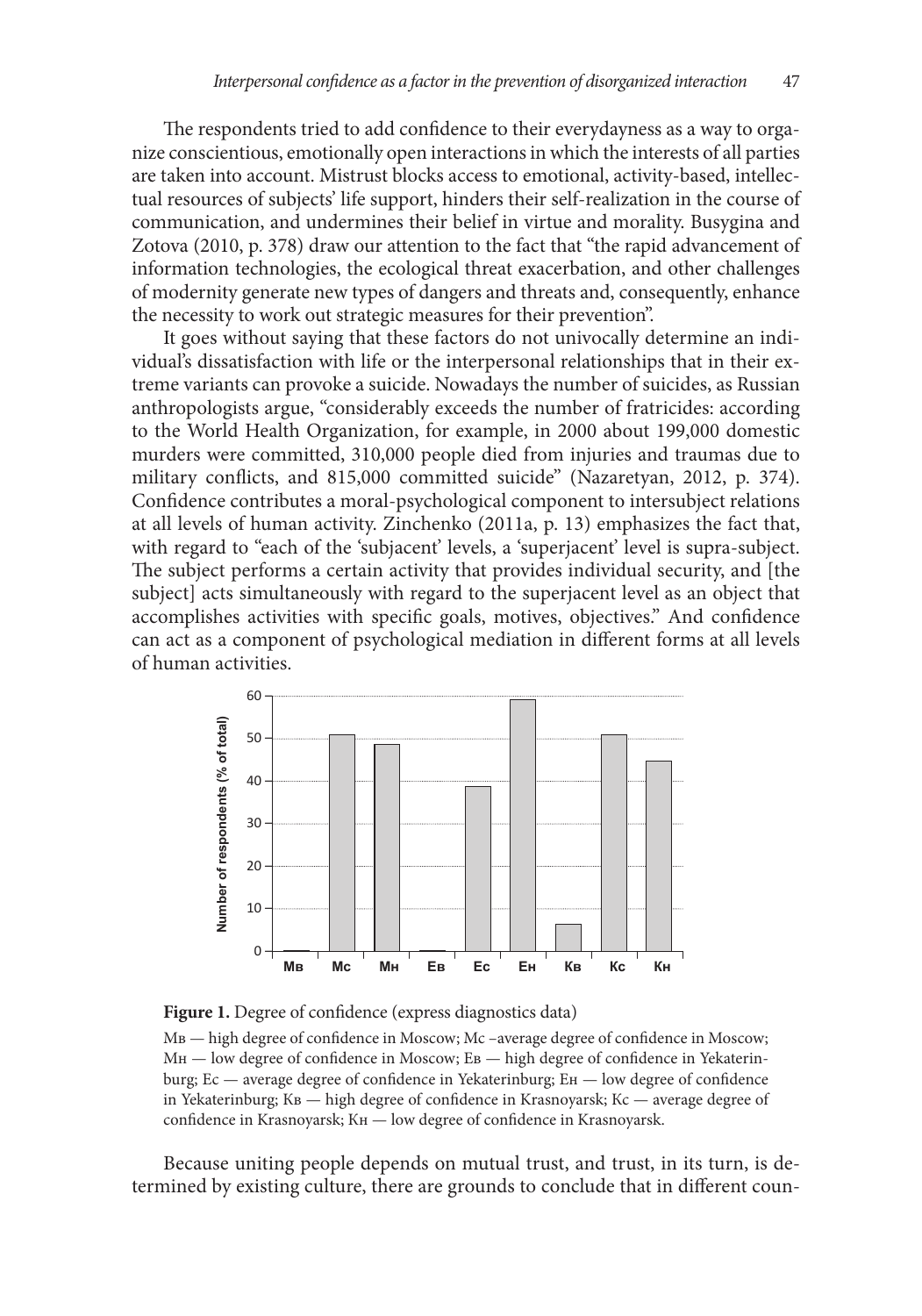tries voluntary communities will develop to different degrees; appeal to universal cultural models is fading, and, as a result, the role of transpersonal confidence is increasing. At present public polls show that the level of confidence in socioeconomic institutions is quite low; individuals, in their interpersonal contacts, prefer caution. The results of express diagnostics carried out in Moscow ( $N=35$ , age 18–36, complete and incomplete higher education, 16 males, 19 females) indicate no respondents with a high level of trust, 18 respondents with an average level of confidence (51.4% of the respondents), and 17 respondents with a low degree of confidence (49.6%). The data obtained for Moscow, Yekaterinburg, and Krasnoyarsk are presented in Figure 1.

Social capital is the potential of a society or its parts; this potential emerges as a result of its members' trust in each other. It differs from other forms of human capital in that it is created and communicated through cultural mechanisms such as religion, traditions, customs. Accordingly, not excluding the significance of transpersonal confidence between individuals and selfish interests as constructive foundations of interaction, it should be emphasized that the most effective organizations are united by common ethical values, and the existing moral consensus serves as a basis of mutual trust (Fukuyama, 2008, pp. 48–52).

Through distinguishing cultural patterns and ethical values, different mechanisms of social organization are formed, and, as a negative aspect, so are mechanisms of communicative disorganization. In Great Britain, famous for preserving and respecting conventions, there exist traditional models of an extreme nature: "In London a law hindering a man from beating his wife after 9 p.m. so that the woman's wail cannot disturb their neighbors is still in effect" (Nazaretyan, 2012, p. 186).

Given the globalization of development and the fact that international political and economic relations are generating new threats and risks for the growth of people, societies, and states, the policy of providing social security by systemically creating conditions for personal psychological security and by developing a trusting attitude toward others seems topical and urgent. "The lack of security takes the lead, starts to determine motives for an individual's social behavior through rebuilding and rearranging this motivation and specifically transforming other groups of his basic needs, psychic characteristics, and personal traits" (Dontsov & Zotova, 2013, p. 81).

The surveys we conducted give grounds to argue that trust in others and confidence in social institutions manifest themselves when the gap between the self and the secure self is bridged. Mistrust in social interaction distorts these bases and provokes the establishment of another way of interacting.

## **References**

- Busygina, I. S., & Zotova, O. Y. (2010). Sotsial'no-psikhologicheskie aspekty besopasnosti v usloviyakh sotsial'tykh izmenenii [Sociopsychological aspects of security in the context of social change]. *Chelovecheskiy Kapital* [*Human Capital], 7*(19), 372–378.
- Dontsov, A. I., Drozdova, A. V., & Gritskov, Y. V. (2013). Visual culture and personal psychological security. *Procedia — Social and Behavioral Sciences, 86*, 70-75. doi: 10.1016/j. sbspro.2013.08.527